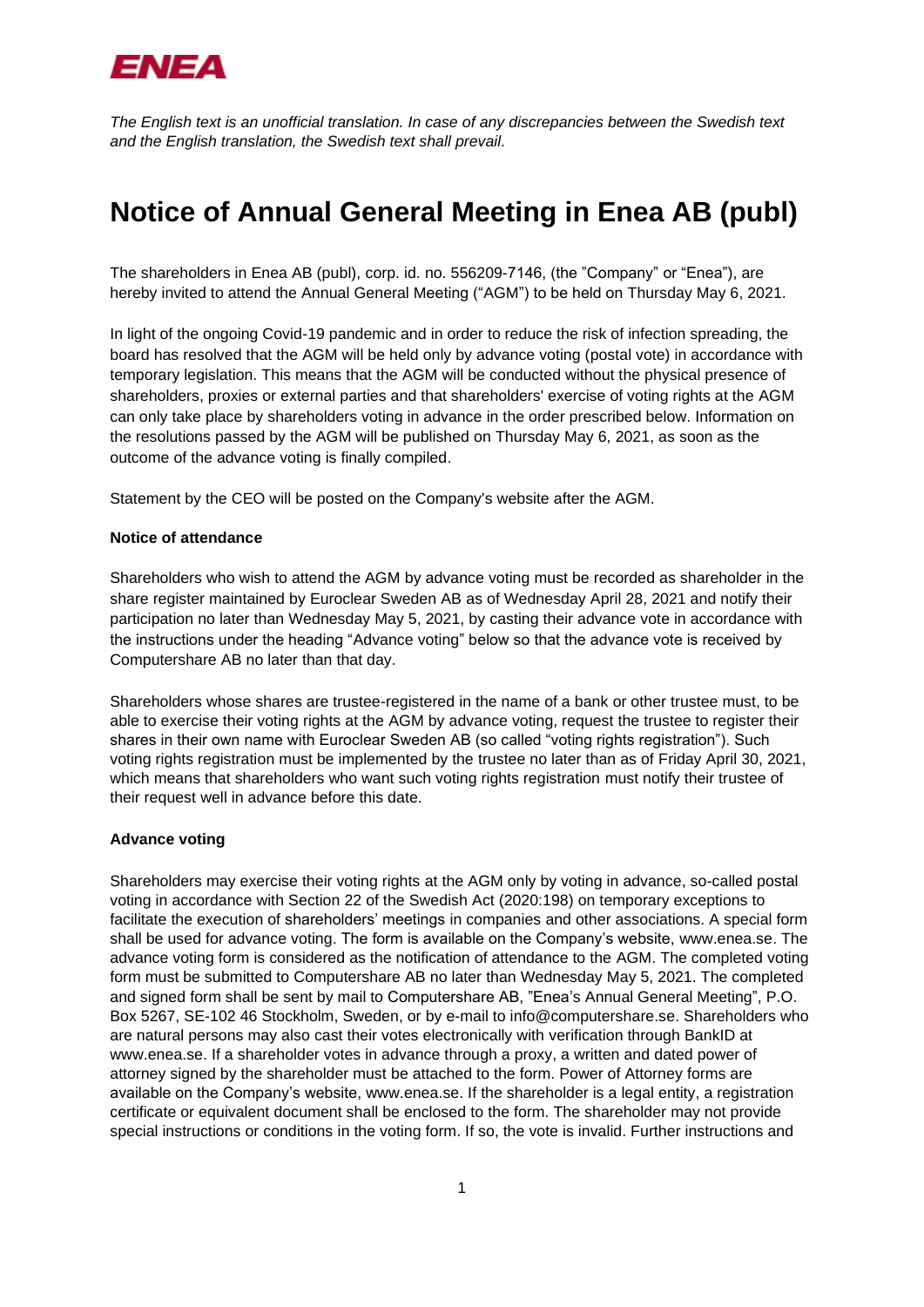

conditions can be found in the advance voting form. For questions, please contact Computershare AB, phone +46 771-24 64 00.

## **Proposed agenda**

- 1. Opening of the AGM
- 2. Election of chairman of the AGM
- 3. Preparation and approval of the voting list
- 4. Approval of the agenda
- 5. Election of one or two persons to verify the minutes and count the votes
- 6. Determination as to whether the AGM has been properly convened
- 7. Presentation of the annual report, the consolidated annual report, the audit report and the consolidated audit report, as well as the statement by the auditor on the compliance of the applicable guidelines for remuneration of senior executives
- 8. Resolutions regarding
	- a) adoption of the income statement and the balance sheet, the consolidated income statement, and the consolidated balance sheet
	- b) appropriation of the Company's profit in accordance with the adopted balance sheet
	- c) discharge of liability for the members of the board of directors and the CEO
- 9. Determination of
	- a) the number of board members and deputy members
	- b) the number of auditors and deputy auditors
- 10. Determination of
	- a) the fees to the board members
	- b) the fees to the auditors
- 11. Election of members of the board of directors and chairman of the board
	- a) Anders Lidbeck (re-election)
	- b) Kjell Duveblad (re-election)
	- c) Mats Lindoff (re-election)
	- d) Birgitta Stymne Göransson (re-election)
	- e) Charlotta Sund (re-election)
	- f) Jan Frykhammar (new election)
	- g) Chairman of the board: Anders Lidbeck (re-election)
- 12. Election of auditor
- 13. Resolution on the procedure on appointment of the members of the nomination committee
- 14. The board's proposal for resolution on approval of remuneration report
- 15. The board's proposal on authorization for the board to acquire and transfer own shares
- 16. The board's proposal on guidelines for remuneration of senior executives
- 17. The board's proposal on authorization for the board to issue new shares to finance further growth and expansion
- 18. The board's proposal for resolution on
	- (A) long-term share based incentive plan;
	- (B) hedging measures by way of (i) amendment of the Articles of Association, (ii) authorization on directed issues of series C shares, (iii) authorization for repurchase of series C shares, and (iv) resolution on transfer of own ordinary shares; and
	- (C) equity swap arrangements with third parties
- 19. Closing of the AGM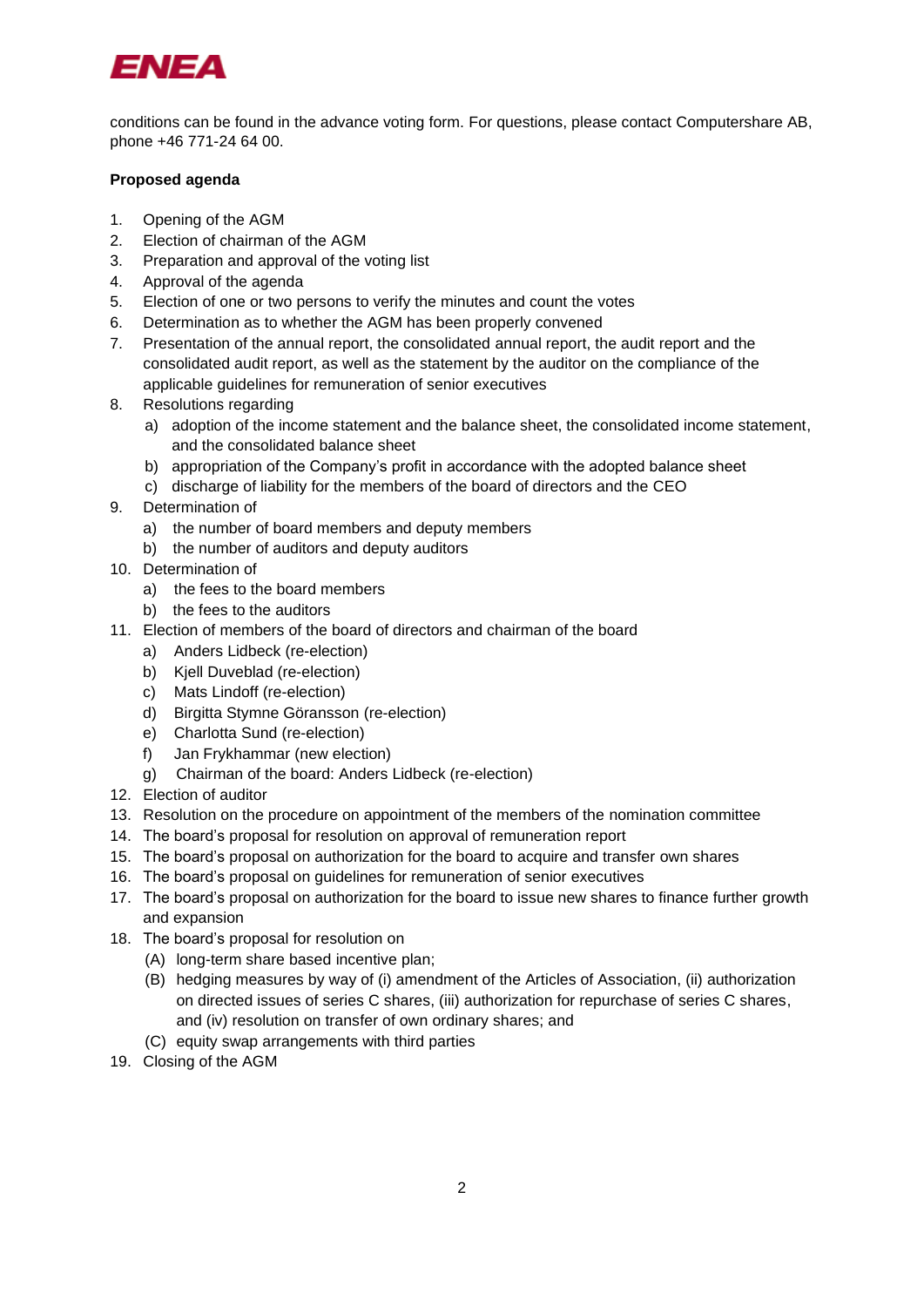

# **Propositions**

#### *Preparation and approval of voting list (item 3)*

The voting list that is proposed to be approved is the voting list prepared by Computershare AB on behalf of the Company, based on the share register of the AGM and received advance votes, controlled by the persons verifying the minutes and counting the votes.

#### *Election of one or two persons to verify the minutes and count the votes (item 5)*

Jan Dworsky and Per Lindberg are proposed to, together with the chairman, verify the minutes of the AGM, or should one or both of these individuals be unable to fulfil this role, the individual or individuals appointed by the board instead. The assignment to verify the minutes also includes verifying the voting list and that the received advance votes are correctly reproduced in the minutes of the AGM.

## *The board's proposition on the appropriation of the Company's profit (item 8 b)*

The board proposes that there will be no dividend distributed to the shareholders regarding the financial year 2020 and that the available funds at the disposal of the AGM of SEK 827,296,186 are carried forward.

## *The nomination committee's propositions (items 2 and 9-13)*

The nomination committee ("NC") for the AGM 2021 has consisted of Per Lindberg, Jan Dworsky (Swedbank Robur Fonder), Niklas Johansson (Handelsbanken Fonder), Henrik Söderberg (C WorldWide Asset Management) and Anders Lidbeck (chairman of the board of the Company). The NC has appointed Per Lindberg as its chairman. The propositions by the NC are supported by an unanimous NC.

The NC proposes that Anders Lidbeck is elected as chairman of the AGM 2021 or, in his absence, the person appointed by the NC instead.

The NC proposes that the board shall consist of six ordinary members elected by the AGM without any deputy members and that one auditor is appointed.

The NC proposes that the remuneration to the board shall be a total of SEK 2,080,000 (for the period from this general meeting until the end of the next general meeting) to be allocated with SEK 530,000 to the chairman and with SEK 250,000 to the rest of the members elected by the general meeting and SEK 300,000 to be allocated amongst the members for committee work as follows: SEK 90,000 to the chairman of the audit committee and SEK 50,000 each to the two members and SEK 50,000 to the chairman of the remuneration committee and SEK 30,000 to the member, and SEK 30,000 to the member in a Technology and Strategy committee, which the board intends to establish.

The NC proposes that the auditor shall receive reasonable compensation as per invoice.

The NC proposes re-election of Anders Lidbeck, Kjell Duveblad, Mats Lindoff, Birgitta Stymne Göransson and Charlotta Sund as members of the board, and new election of Jan Frykhammar as member of the board. Jan Frykhammar has long experience from the IT- and Telecom industry, previously holding positions as interim group CEO and CFO of Ericsson as well as serving on the board of several technology companies and industry organizations. The previous board member Anders Skarin has declined re-election.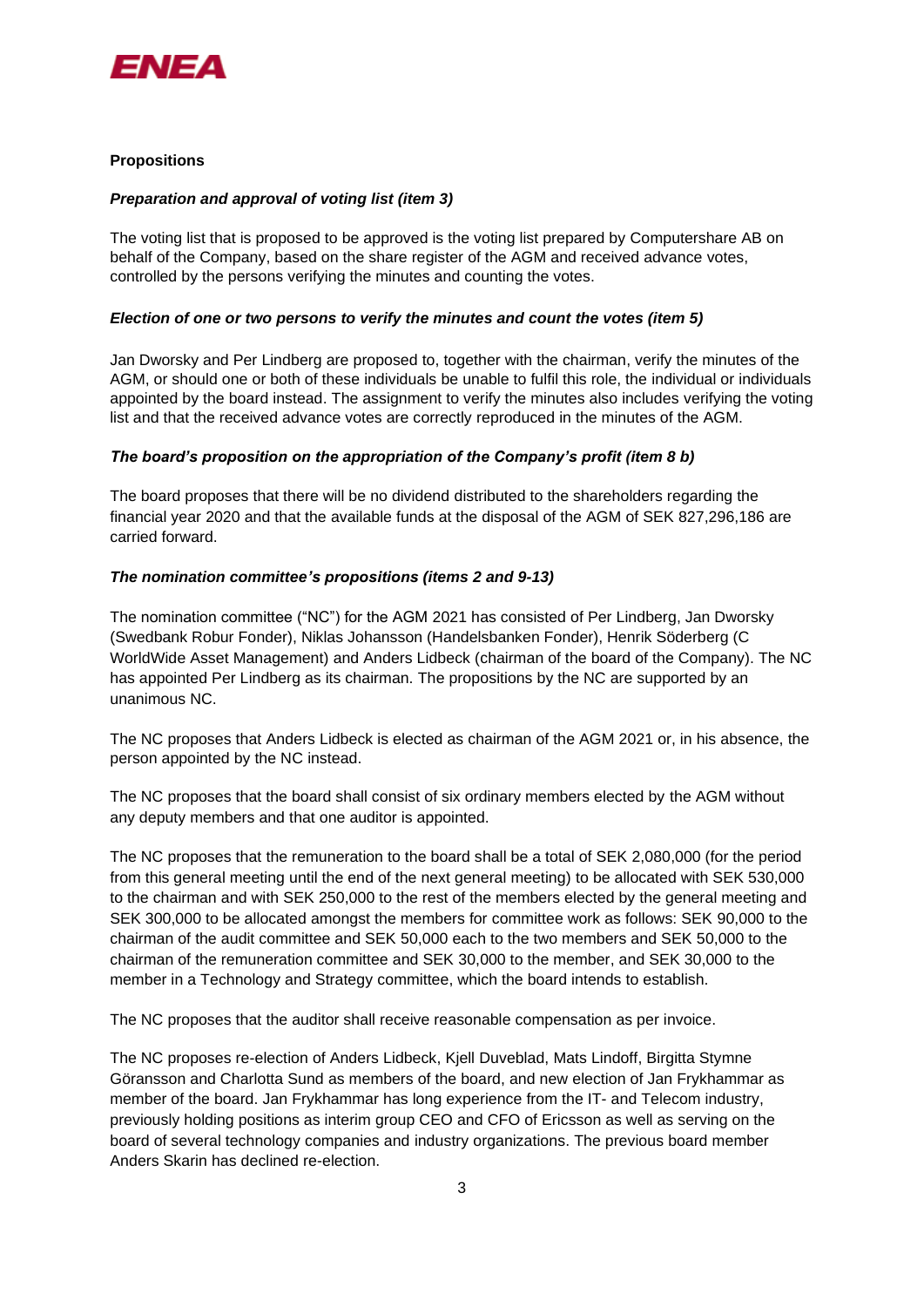

The NC proposes re-election of Anders Lidbeck as chairman of the board.

The NC proposes re-election of Öhrlings PricewaterhouseCoopers AB, with the authorized public accountant Niklas Kullberg as the auditor in charge, as accounting firm for the period until the next AGM.

The NC proposes that a new NC shall consist of representatives of two of the largest shareholders as well as the chairman of the board. The NC may, however, also consist of representatives of three or four of the largest shareholders as well as the chairman of the board, if the chairman of the board notices such an interest amongst the largest shareholders in connection with the formation of the NC. The chairman of the board is assigned to contact the four largest (according to number of registered votes) shareholders per September 30, 2021 and request them to each appoint a member of the NC. If more than two of those shareholders do not wish to appoint a member, additional shareholders (according to number of votes) will be requested to appoint a member of the NC. A shareholder representative should be appointed chairman of the NC. The names of the NC members shall be published in the Company's interim report for the third quarter. The period of mandate for the appointed NC shall run until the next NC has been appointed. If a substantial change occurs in the shareholder structure following the constitution of the NC, and latest three months before the AGM, the NC shall be adjusted in accordance with the principles above. The NC shall prepare and make proposals to the AGM regarding election of the chairman of the AGM, election of the chairman of the board as well as other members of the board, remuneration for the board divided between the chairman and the other members as well as the distribution of remuneration, if any, for work in committees, election and compensation of auditors and deputy auditors (if any) and principles for appointment of a new NC. The NC shall have the right to charge the Company with costs for e.g. recruitment consultants and other costs that may arise for the NC to carry out its assignment.

# *The board's proposal for resolution on approval of remuneration report (item 14)*

The board proposes that the AGM resolves to approve the board's remuneration report for the financial year 2020.

# *The board's proposal regarding authorization for the board to acquire and transfer own shares (item 15)*

The board proposes that the AGM authorizes the board to acquire and transfer own ordinary shares according to the following. Acquisition of ordinary shares may only be made on Nasdaq Stockholm ("the Marketplace") or in accordance with an offer to all shareholders in the Company or all holders of ordinary shares. Acquisition may only be made of such number of shares that the Company's holding of shares at each time does not exceed 10 percent of all shares in the Company. Transfer of ordinary shares may be made in other ways than on the Marketplace, including a right to transfer ordinary shares with deviation from the shareholders' preferential rights and that payment may be made in cash, in kind, by set-off or otherwise with conditions. A maximum of 10 percent of the total number of shares in the Company may be transferred. The authorizations stated above may be utilized on one or several occasions up until the AGM 2022. Acquisition and transfer of shares on the Marketplace may only be made at a price within the registered price interval at the Marketplace. Transfer of shares in connection with acquisitions of businesses may be made at a market price estimated by the board.

The purpose of the authorizations above to acquire and transfer shares is to continuously be able to adjust the capital structure of the Company to the capital needs of the Company, to enable financing, in whole or in part, in connection with acquisitions of businesses and for financing and/or securing delivery of shares in long-term incentive programs previously adopted by the AGM.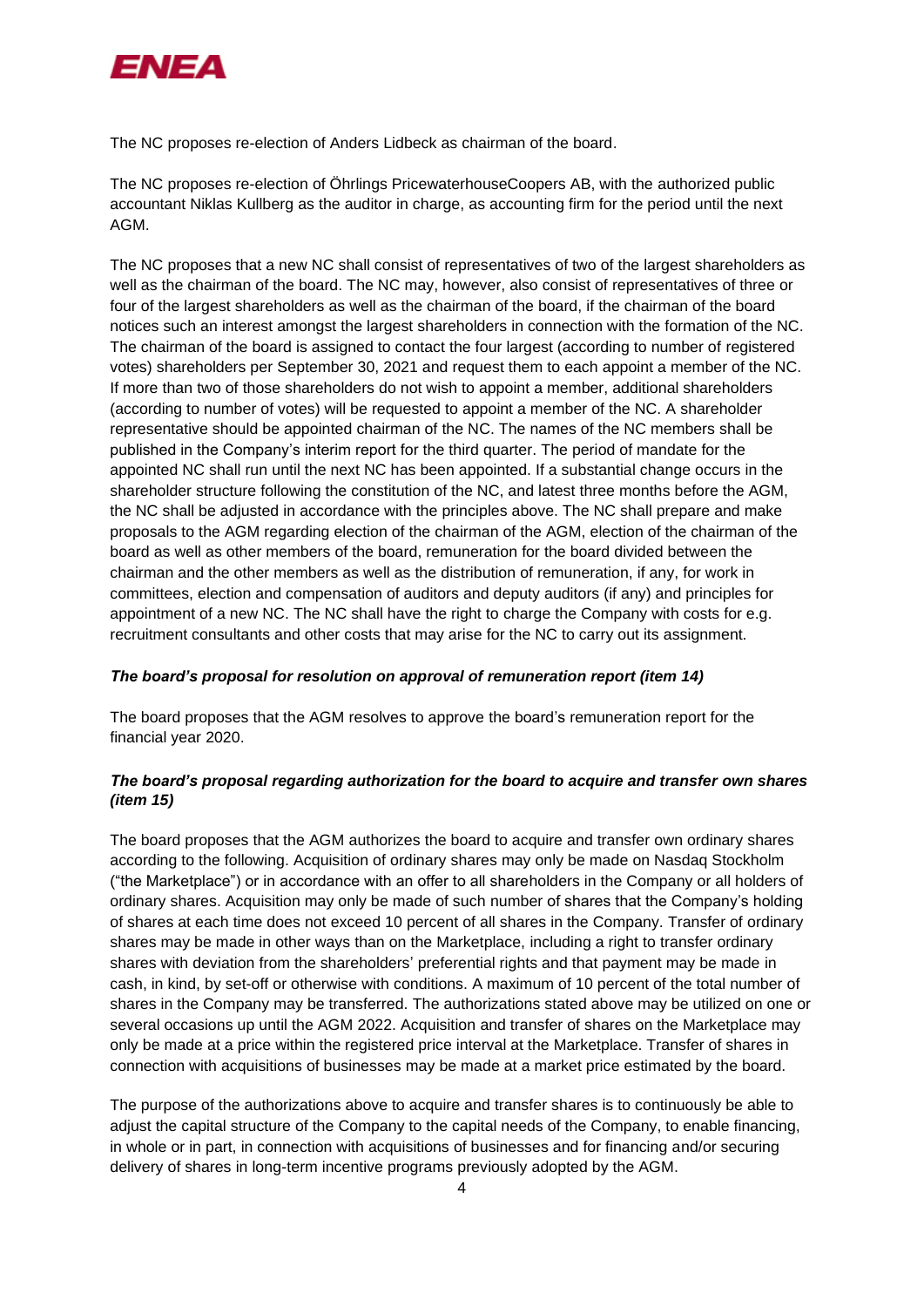

Resolution on this item on the agenda has to be supported by shareholders representing at least twothirds of the votes cast as well as of all shares represented at the AGM.

#### *The board's proposal regarding guidelines for remuneration of senior executives (item 16)*

The board proposes - with amendment of the guidelines adopted at the AGM 2020 - that the AGM approves the following guidelines for remuneration of senior executives.

#### *Who the guidelines cover, and their applicability*

These guidelines for remuneration of senior executives cover the CEO and other members of group management. The guidelines should be applied to compensation agreed, and amendments to compensation previously agreed, after the guidelines have been adopted by the AGM 2021. Regarding employment terms in other legislatures than Sweden, the relevant adaptations should be made to comply with mandatory local regulation or practice, for the overall purpose of these guidelines to be met. These guidelines do not cover compensation resolved by the AGM.

The board is entitled to temporarily depart from these guidelines wholly or partly if there are special reasons for this in an individual case, and a departure is necessary to serve the Company's long-term interests and sustainability, or to ensure the Company's profitability. If such departure occurs, this should be stated in the Remuneration Report at the following AGM. These guidelines apply to the period from the AGM 2021 until next AGM. Matters regarding departure from the guidelines should be subject to consultation by the Remuneration Committee, and decision by the board.

*The guidelines' promotion of the Company's business strategy, long-term interests, and sustainability* Enea's ambition is to be a global software company, with a strong and leading position in the markets that it addresses, with yearly sales growth, high profitability, and healthy cash flows. Organic growth is the foundation of the operations, and work is ongoing to develop, rationalize and optimize it. Strategic and complementary acquisitions will be continuously screened, and if considered to add value for customers and shareholders within a well-considered risk level, Enea will attempt to execute such acquisitions. Enea's target is to maintain an EBIT margin of over 20 percent per year. EBIT margin will vary during quarters, keeping pace with growth. Growth and earnings will vary between years and quarters, mainly depending on how individual deals occur, and the progress of royalty streams. For more information on Enea's strategy, see www.enea.se.

The board's opinion is that the Company's ability to attract, motivate and retain high-performing staff and managers is critical for a successful implementation of the Company's business strategy and protection of the Company's long-term interests, including sustainability. This entails the Company being able to offer competitive benefits packages. Total compensation should contain a variable component linked to the individual performance of staff and managers, but that is also synchronized with the Company's profitability and long-term sustainability.

#### *Forms of compensation, etc.*

Remuneration and other employment terms of senior executives should be at market levels. Remuneration consists of basic salary, variable remuneration and pensions. Additionally - and independent of these guidelines - the general meeting is entitled to resolve on share or share pricebased payments.

#### *Fixed basic salary*

The basic salary of the CEO and other senior executives is subject to yearly review. For the CEO, fixed basic salary may represent a maximum of 60 percent of total compensation excluding LTI (longterm incentive) programs and assuming a 50 percent outcome of STI (short-term incentive) programs.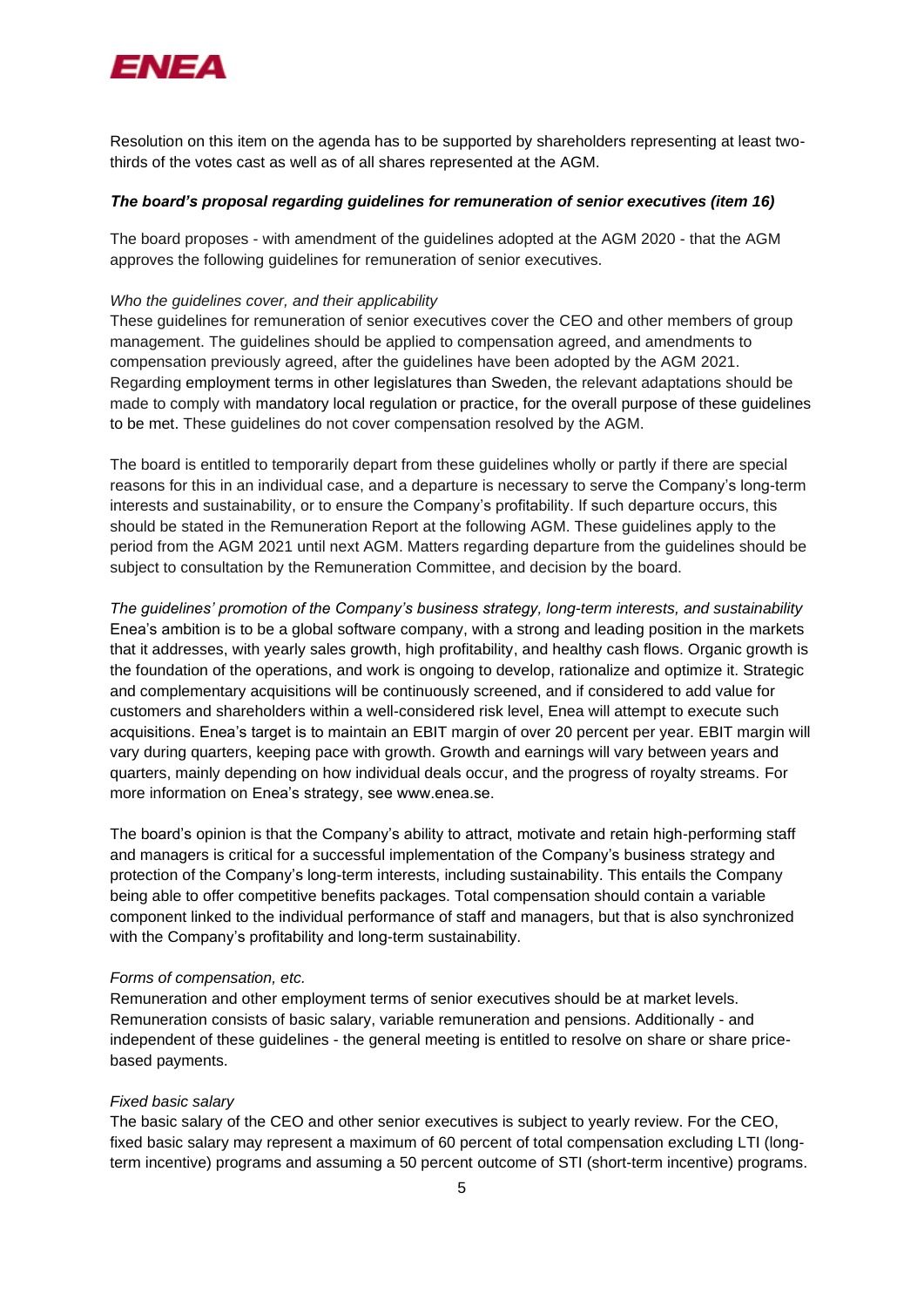

For other senior executives, fixed basic salary may represent a maximum of 90 percent of total compensation excluding LTI, and assuming a 50 percent outcome of STI.

#### *Short-term incentive program (STI)*

Enea's STI program has three parts. Two of these parts relate to the Company achieving specific targets, while one is determined by the achievement of individual targets. Most of the variable compensation is linked to the Company's financial targets, while the individual targets correspond to a smaller proportion of variable compensation.

The criteria applied relate to the Company's targets for sales and EBIT, pursuant to the approved annual financial statement. The criteria applying to the individual targets shall be decided prior to the end of the first quarter of the financial year that the compensation relates to, and shall be as specific as the criteria relating to the Company's financial targets. The criteria are designed to promote the Company's business strategy, long-term interests, as well as sustainability, and accordingly, the Company's long-term value creation.

The outcome of compensation is subject to consultation by the Remuneration Committee and decided by the board for the CEO. For other senior executives, the outcome of compensation is consulted and decided by the Remuneration Committee. Payment of compensation is executed as soon as possible after the board meeting where the Company's annual financial statement is approved for the vesting year. Variable remuneration for CEO is not pensionable. The Company is not entitled to reclaim this compensation.

For the CEO, the STI may be a maximum of 100 percent of the fixed basic salary and may be a maximum of 50 percent of the total compensation excluding LTI. For other senior executives, the STI may be a maximum of 150 percent of the fixed basic salary and may be a maximum of 60 percent of the total compensation excluding LTI.

#### *Long-term incentive program (LTI)*

Senior executives are eligible for incentive programs that are basically share, or share price, related. An incentive program shall be designed to increase participants' commitment to the Company's progress, and be implemented on market terms. Share and share price-related incentive programs are subject to resolution by the general meeting, and accordingly, are not covered by these guidelines.

#### *Pension*

The CEO's agreed retirement age is 67, while other senior executives do not have any specifically agreed retirement age. All pension benefits of senior executives are defined contribution. This means that for senior executives, the Company pays individually agreed defined pension contributions. Apart from these pension benefits, the Company has no pension obligations to senior executives.

For the CEO, pension will be a maximum of 20 percent of the total compensation excluding LTI, assuming a 50 percent outcome from the STI. For other senior executives, pension will be a maximum of 30 percent of the total compensation excluding LTI, and assuming a 50 percent outcome from the STI.

Senior executives employed in countries other than Sweden are subject to local pension plans in their respective home countries. Such plans are consistent with those offered to other employees in the same countries. Accordingly, in terms of retirement age and any additional pension obligations, there may be some variation in employment terms in other legislatures than Sweden where mandatory local regulation or practice requires, and accordingly, the overall purpose of these guidelines should still be met.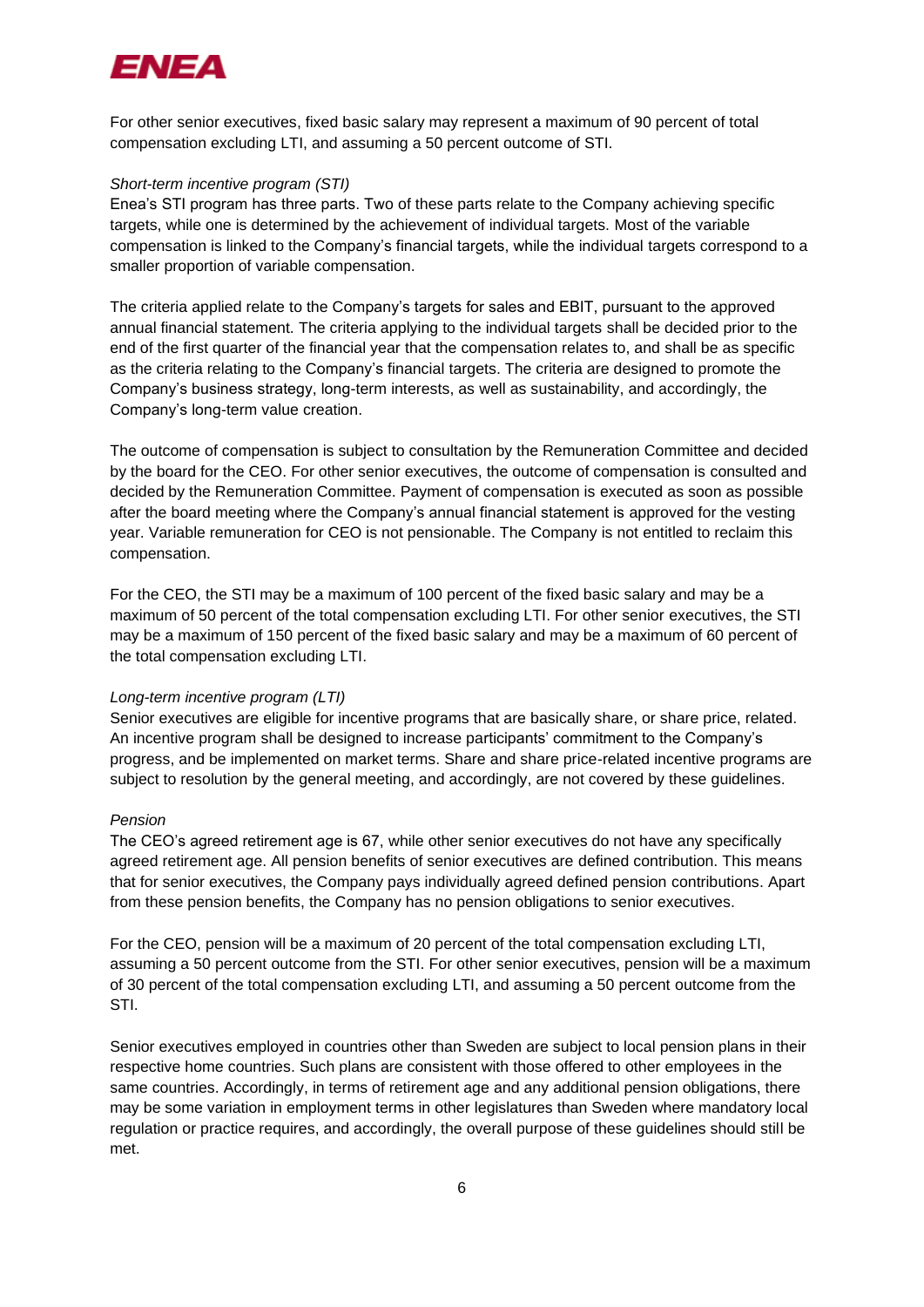

#### *Notice period and severance pay*

The employment or service contracts of senior executives shall apply until further notice, or for a specific period. For the CEO, a six-month notice period applies for termination by the Company. In addition to dismissal pay, the CEO is entitled to severance pay of six times the fixed monthly salary less any remuneration received from new employment or assignments for the CEO. During the notice period, the employment contract and associated benefits apply. For other senior executives, maximum notice periods of nine months apply to termination by the Company. Apart from dismissal pay, other senior executives are not entitled to severance pay. Applicable employment contracts and associated benefits apply during notice periods. Where severance pay is due, no other benefits are payable after the end of the notice period.

#### *Salary and employment terms of employees*

Consultation on the board's proposal on guidelines for remuneration of senior executives considers salary and employment terms of the Company's employees. Information on employees' total compensation, the components of such compensation, as well as increases and rates of increase of compensation over time, have been collated and served as part of the decision-support data for the Remuneration Committee and the board when appraising the reasonableness of the guidelines and their ensuing limitations.

#### *Decision-making process*

The board shall prepare a proposal for new guidelines when a need for significant amendments arise, although at least every fourth year. The board's proposal is subject to consultation by the board's Remuneration Committee. The Chairman of the board shall serve as Chairman of the Remuneration Committee. With the aim of resolving conflicts of interest, other Board members elected by the AGM that are members of the Remuneration Committee shall be independent in relation to the Company and its management.

The duties of the Remuneration Committee shall include monitoring and evaluating application of the guidelines for remuneration of senior executives as approved by the AGM. When the Remuneration Committee has consulted on the proposal, it is referred to the board for decision. The CEO or other members of group management shall not participate in the board's consideration of, and decisions on, remuneration-related issues, to the extent they are affected by these issues.

If the general meeting does not resolve to adopt the guidelines as proposed, the board shall submit a new proposal no later than at the next AGM. In such case, remuneration shall be paid in accordance with the guidelines that applied previously, or if there are no such guidelines, consistently with the Company's practice.

In consultation of these issues, external advisors may be appointed as considered necessary.

#### *Review of guidelines*

The board has not received any comments from shareholders regarding the current guidelines for remuneration of senior executives. The board's proposal for guidelines for remuneration of senior executives essentially correspond to existing guidelines, except that the criteria to be applied to variable remuneration in respect of targets for the Company shall be sales and operating profit (EBIT) (previously operating margin) in accordance with the annual financial statement. Furthermore, the proposal means that the variable compensation to the CEO shall not be part of the basis for pension benefits. In addition, the proposal means that STI for other senior executives can amount to a maximum of 150 percent (previously 120 percent) of the fixed basic salary. Regarding pensions, the proposal means that the pension for other senior executives shall represent a maximum of 30 percent (previously 20 percent) of the total compensation. Finally, the proposal means that in the event of termination by the Company, the notice period shall be a maximum of nine months (previously six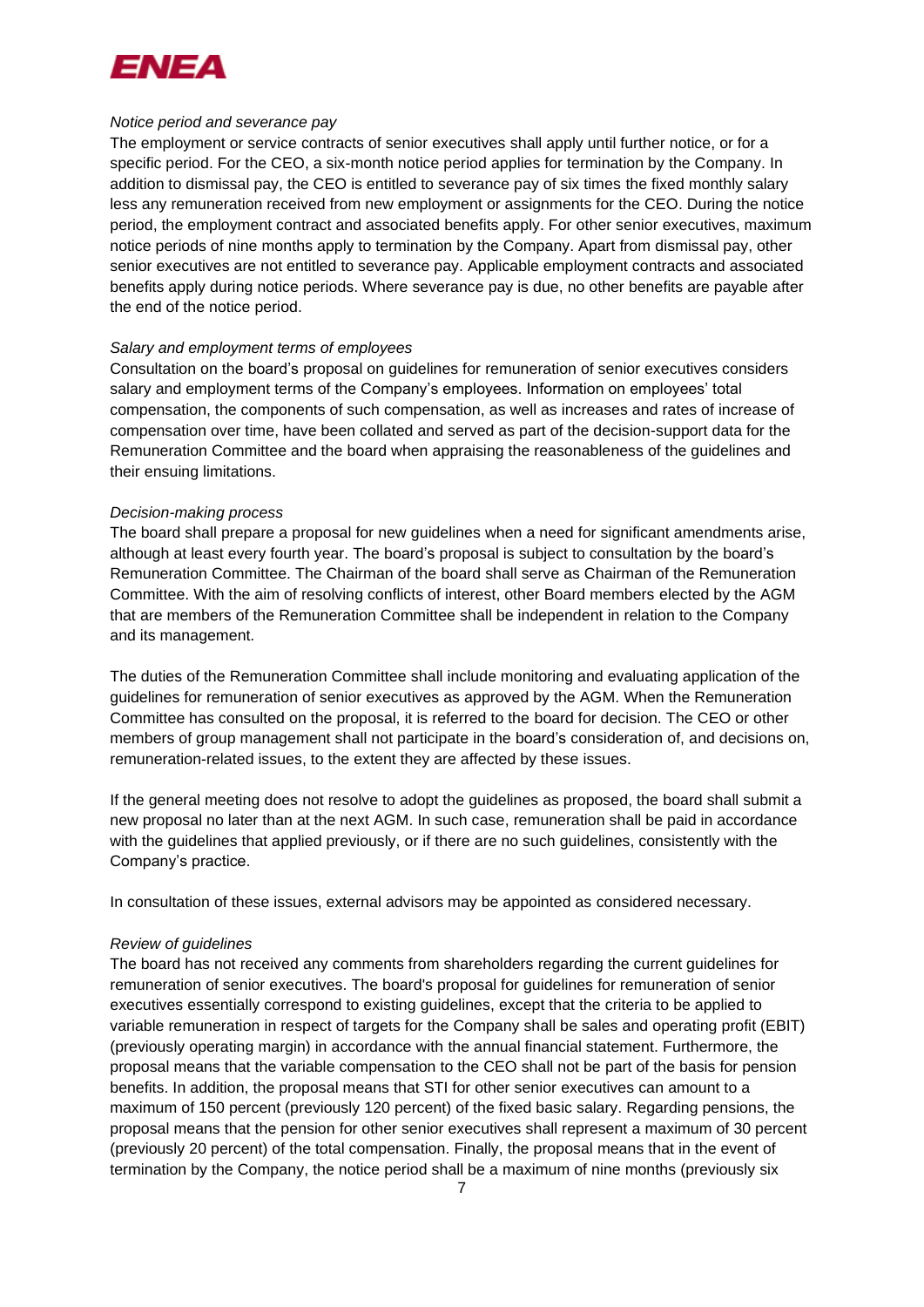

months) for other senior executives and a clarification is made that severance pay for the CEO shall be discounted if the CEO receives remuneration from new employment or assignments.

# *The board's proposal on authorization for the board to issue new shares to finance further growth and expansion (item 17)*

The board proposes that the AGM authorizes the board until the AGM 2022, on one or more occasions, to decide on new issues of ordinary shares as follows.

This authorization entails the right to issue a maximum of 2,161,523 ordinary shares, i.e. maximum 10 percent of the number of issued shares on the day of this notice.

Share issues may be made with or without deviation from the shareholders' preferential rights.

The issue price shall be based on market practice.

New ordinary shares may be paid in cash, by set-off or by contribution in kind or otherwise be subject to conditions referred to in chapter 13 section 5 first paragraph 6 of the Swedish Companies Act. The board shall have the right to decide the other terms and conditions of the share issue.

The board proposes that the CEO, or the person appointed by the CEO, shall be authorized to make necessary and small adjustments to enable registration of the resolution at the Swedish Companies Registration Office.

Resolution on this item on the agenda has to be supported by shareholders representing at least twothirds of the votes cast as well as of all shares represented at the AGM.

# *The board's proposal for resolution on (A) long-term share based incentive plan; (B) hedging measures by way of (i) amendment of the Articles of Association, (ii) authorization on directed issues of series C shares, (iii) authorization for repurchase of series C shares, and (iv) resolution on transfer of own ordinary shares; and (C) equity swap arrangement with third parties (item 18)*

The board proposes that the AGM resolves on a long-term share-based incentive plan (LTIP 2021) for Enea in accordance with item A below and hedging measures in accordance with item B alternatively item C below.

# **A. RESOLUTION ON LONG-TERM SHARE BASED INCENTIVE PLAN**

# **A.1 LTIP 2021 in brief**

The primary reason for implementing LTIP 2021 is to align the interests of the shareholders with the interests of the executive management and other key employees to ensure maximum long-term value creation. LTIP 2021 is also considered to facilitate Enea's recruitment and retention of senior executives and other key employees. LTIP 2021 comprises approximately 30 employees consisting of senior executives and other key employees. The participants are allocated performance based share rights, which provide the participant with a right to acquire shares. Following the defined vesting period, the participants will, free of charge, be allocated shares in Enea provided that certain conditions are fulfilled. Allocation of shares requires the participant to remain employed within the Enea Group during the vesting period. In addition, a pre-requisite for the allocation of shares is that certain performance targets are fulfilled concerning Enea's development in earnings per share. The maximum number of shares in Enea, which may be allocated in total under the LTIP 2021 shall be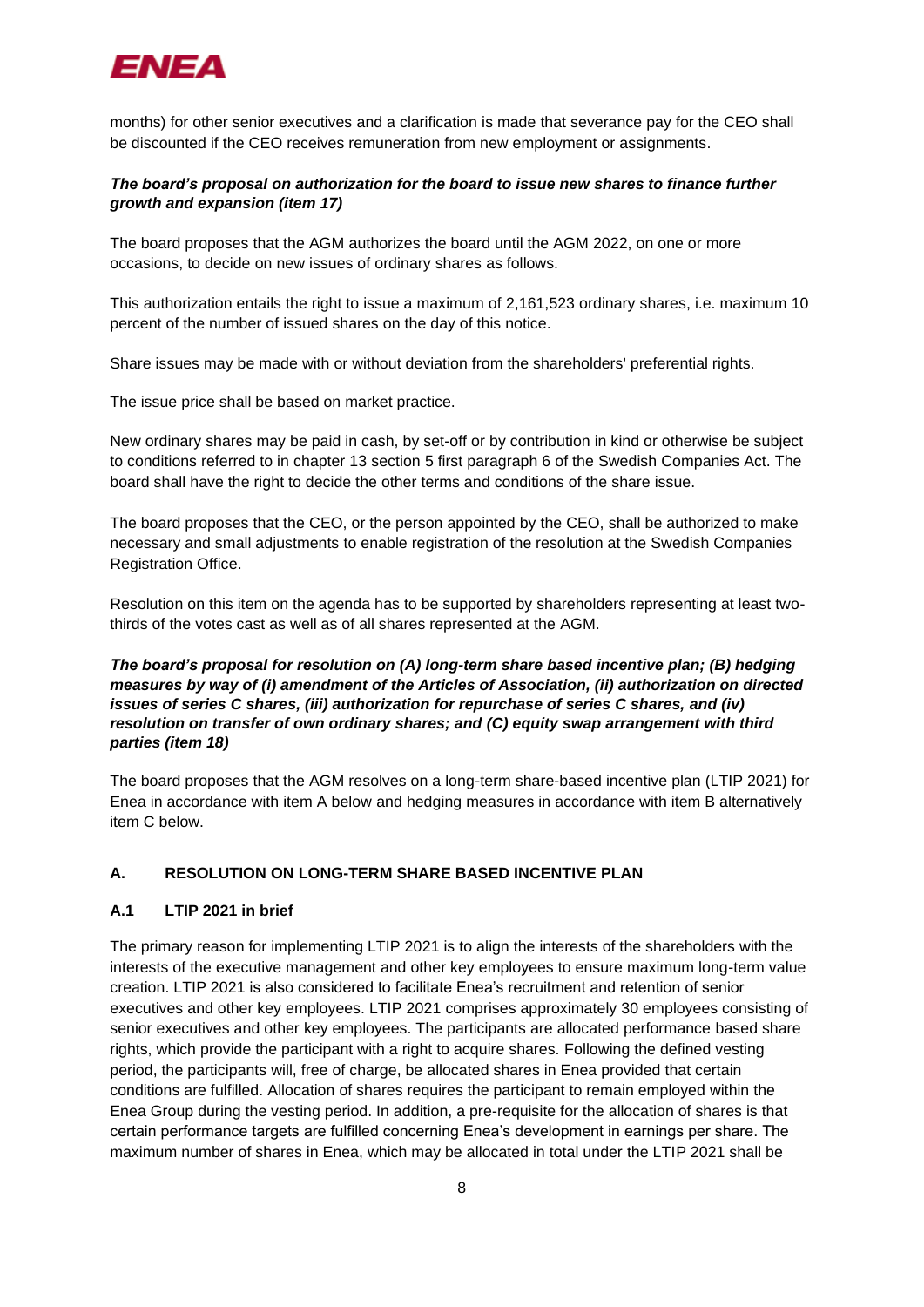

limited to 243,000, which represents approximately 1.1 percent of all outstanding shares and votes in Enea.

# **A.2 Participants in LTIP 2021**

LTIP 2021 comprises up to 30 employees divided into three categories. The first category comprises the CEO of Enea, the second category comprises the other members of Enea's executive management (approximately eight employees), and the third category comprises other key employees who have been considered to have a significant impact on Enea's revenue and result (approximately 21 employees). People that have been recruited, but not yet started their employment with Enea when the notification of participation in the plan has to take place, can be offered participation provided that their employment starts.

# **A.3 Number of share rights and vesting period**

The number of share rights that a participant can be allocated depends on which category the participant belongs to. The participant in the first category can be allocated 21,000 share rights, participants in the second category can be allocated 12,000 share rights and participants in the third category can be allocated 6,000 share rights. Allocation of shares in Enea, if any, based on share rights shall normally occur within ten business days after the announcement of Enea's interim report for the period 1 January – 31 March 2024.

# **A.4 Terms for the share rights**

The following conditions shall apply for the share rights:

- The share rights are allocated free of charge a certain time after the AGM.
- The share rights may not be transferred or pledged.
- The right to receive allocation of shares based on share rights requires, with some limited exceptions, that the participant remains employed within the Enea Group during the vesting period. Allocation also requires that Enea fulfil the performance targets as described under item [A.5](#page-8-0) below.
- Enea will not compensate the participants in LTIP 2021 for ordinary dividends paid in respect of the shares that the respective share right entitles to.
- The maximum value (including any compensation that the participants receive for extraordinary paid dividends) that a participant can receive for each share right is limited to SEK 943, which is 400 percent of the average volume-weighted Company share price during a period of ten trading days from the announcement of the year-end report on 29 January 2021. If the value of the Enea share, at allocation, exceeds the maximum value, the number of shares that each share right entitles to will be reduced accordingly.

# <span id="page-8-0"></span>**A.5 Performance targets**

The number of share rights that entitles to allocation of shares depends on the growth in earnings per share during the financial years 2021-2023. The growth in earnings per share shall be measured on an accumulated level for the entire period 2021-2023, whereby a maximum full allocation can be obtained. In addition to the above main principle, there is an alternative rule that becomes applicable in case the outcome per year would lead to a total better result than the main principle. Under the alternative rule, the years 2021, 2022 and 2023 are measured separately, whereby a maximum of 1/4 of full allocation can be obtained based on the growth in earnings per share for each respective year. The participants shall be allocated shares calculated in accordance with the alternative that leads to the most advantageous outcome for the participants. A condition for application of the alternative rule is that the total shareholder return (TSR) during the term of LTIP 2021 is positive. The total shareholder return shall be calculated as the "closing price" minus the "starting price", where the starting price corresponds to the volume-weighted average price of Enea's share during the 10 trading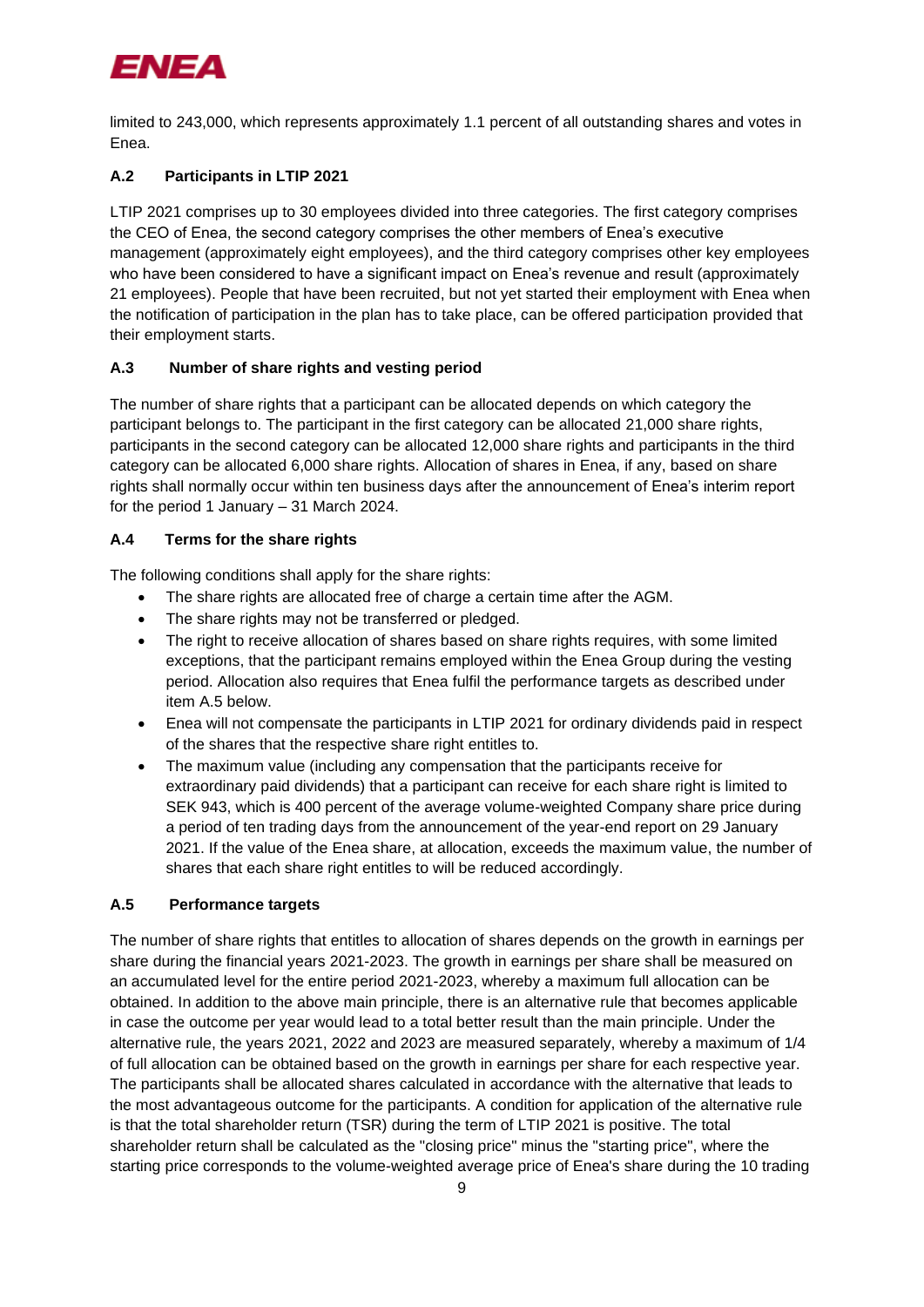

days immediately following the Annual AGM on 6 May 2021, and the closing price corresponds to the volume-weighted average price of Enea's share during the last 10 trading days in March 2024, with additions for any dividends resolved after the AGM 2021.

When calculating the extent of the achievement of the performance targets, the board shall have a right to make adjustments to avoid an impact of structural change such as acquisitions and realizations and extraordinary posts.

## Main principle – Measure period 2021-2023

The maximum level, which carries entitlement to full allocation, is that Enea's accumulated earnings per share during 2021-2023 amounts to at least SEK 29.86, which corresponds to a yearly growth in earnings per share of 15 percent in relation to average outcome 2018-2020. The minimum level for allocation is that Enea's accumulated earnings per share during 2021-2023 amounts to SEK 24.75, which corresponds to an average yearly growth in earnings per share of 5 percent in relation to the average outcome for 2018-2020. Where the level of fulfilment is between the minimum and maximum level, allocation will occur on a linear basis based on the intermediate values.

## Alternative rule – Measure period for each of 2021, 2022 and 2023 respectively

- The maximum level for 2021, which carries entitlement to 1/4 of full allocation, is that Enea's earnings per share during 2021 amounts to at least SEK 8.60 (which corresponds to a growth in earnings per share during 2021 of 15 percent in relation to the average outcome for 2018- 2020). The minimum level for allocation is that Enea's earnings per share during 2021 amounts to SEK 7.85 (which corresponds to a growth in earnings per share during 2021 of 5 percent in relation to the average outcome for 2018-2020).
- The maximum level for 2022, which carries entitlement to 1/4 of full allocation, is that Enea's earnings per share during 2022 amounts to at least SEK 9.89 (which corresponds to a growth in earnings per share during 2022 of 32.25 percent in relation to the average outcome for 2018-2020). The minimum level for allocation is that Enea's earnings per share during 2022 amounts to SEK 8.24 (which corresponds to a growth in earnings per share during 2022 of 10.25 percent in relation to the average outcome for 2018-2020).
- The maximum level for 2023, which carries entitlement to 1/4 of full allocation, is that Enea's earnings per share during 2023 amounts to at least SEK 11.37 (which corresponds to a growth in earnings per share during 2023 of 52.1 percent in relation to the average outcome for 2018-2020). The minimum level for allocation is that Enea's earnings per share during 2023 amounts to SEK 8.66 (which corresponds to a growth in earnings per share during 2023 of 15.8 percent in relation to the average outcome for 2018-2020).

Where the level of fulfilment is between the minimum and maximum levels for each respective year, allocation will occur on a linear basis based on the intermediate values. Application of the alternative rule also presumes, as stated above, that the condition concerning total shareholder return is achieved.

# **A.6 Formulation and administration**

The board shall be entitled to resolve on the detailed terms for the execution of LTIP 2021. The board shall thereby be entitled to make minor adjustments in the AGM's resolution if the board considers there to be special reasons in an individual case. The board shall also be entitled to make adjustments to fulfil specific regulations or market conditions in other jurisdictions or, if delivery of shares to participants outside Sweden cannot be made at reasonable costs and with reasonable administrative efforts, to make country-specific adjustments and/or offer cash settlement. If material changes occur in the Enea Group or in its business environment that would entail that the decided terms for allocation and the possibility to exercise the share rights in accordance with LTIP 2021 no longer are appropriate, the board shall be entitled to make other adjustments. Before finally determining the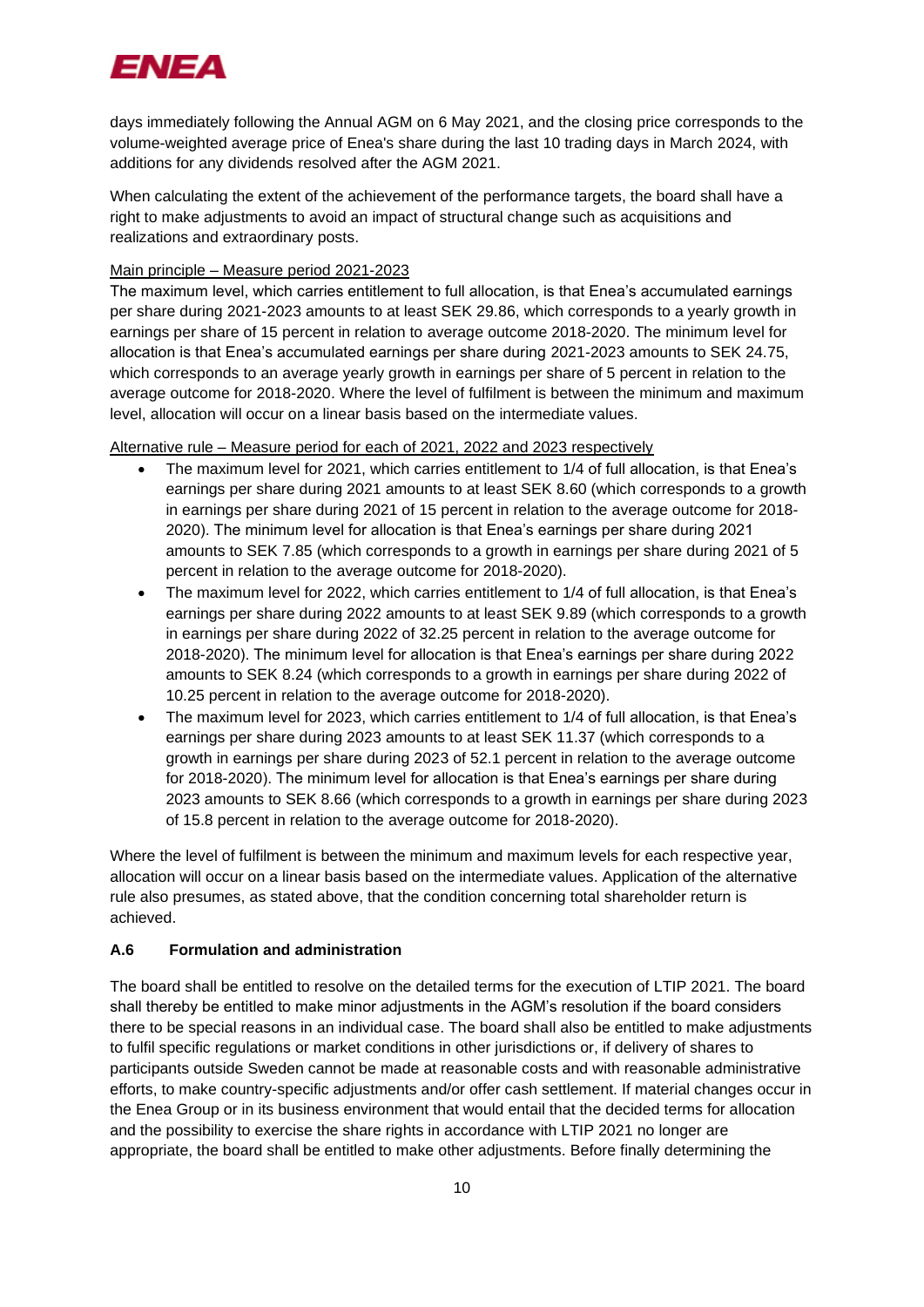

number of shares to be allocated based on the share rights, the board shall assess whether the outcome of LTIP 2021 is reasonable. This assessment is made in relation to Enea's financial earnings and financial position, conditions on the stock market and other circumstances. If the board is of the opinion that the outcome is not reasonable, the board shall reduce the number of shares to be allocated.

# **A.7 Requirement for long-term ownership**

To further align the participants' interests with the interests of the shareholders, the board considers that it is positive for the participants to retain the allocated shares (after deduction of applicable taxes). The guiding principle for participation in future share based incentive plans is that the CEO progressively, over time, accumulates and retains a holding of shares with a value corresponding to at least 24 months base salary, and that the members of the Company's executive management progressively, over time, accumulate and retain a holding of shares with a value corresponding to at least 18 months' base salary.

# **A.8 Scope**

The maximum number of shares in Enea which may be allocated under LTIP 2021 shall be limited to 243,000, which represents approximately 1.0 percent of all outstanding shares and votes in Enea. In accordance with the detailed conditions that the board stipulates, the number of shares included in LTIP 2021 shall be subject to recalculation if Enea implements a bonus issue, a reversed share split or a share split, a rights issue, an extraordinary dividend or similar corporate actions taking into account customary practice for similar incentive plans.

# **A.9 Hedging**

The board has considered two alternative hedging methods for LTIP 2021, transfer of shares or an equity swap arrangement with third parties. The board thinks that a directed issues of series C share with a followed repurchase and transfer of own shares is the most cost efficient and flexible method for transfer of own shares in accordance with LTIP 2021. The Company's current possession of own shares is not enough to implement LTIP 2021. The board therefore proposes as main alternative that delivery of shares to participants in LTIP 2021 is secured through transfer of own shares in accordance with item B below. In case sufficient majority is not archived for the proposal in accordance with item B it is instead proposed that the AGM decides on an equity swap arrangement with third parties in accordance with item C below.

# **A.10 Costs and value**

The share rights cannot be pledged or transferred to others, but an estimated value for each share right can be calculated. The board has estimated that the average value of each share right is SEK 230.00. This estimate is based on a share price for the Enea share of SEK 230.00. Based on the assumptions that all persons who have been offered participation in the plan participate, a 50 percent fulfilment of the performance targets and a yearly employee turnover of 10 percent as well as a yearly increase of the share price of 10 percent, it is estimated that the total cost of LTIP 2021, including social security costs, will amount to approximately MSEK 36.2 before tax. On an annual basis, the total estimated cost for LTIP 2021 is estimated to amount to approximately 2.0 percent of Enea's total staff costs, excluding costs for long-term incentive programs, based on planned staffing during the financial year 2021. In the event of complete fulfilment of the performance targets, the total corresponding cost is estimated to approximately MSEK 72.4 before tax.

The costs are treated as staff costs in the profit and loss accounts during the vesting period, in accordance with IFRS 2 on share-based payments and is based on the share price at the start of the program. In the profit and loss accounts, social security costs will accrue in accordance with UFR 7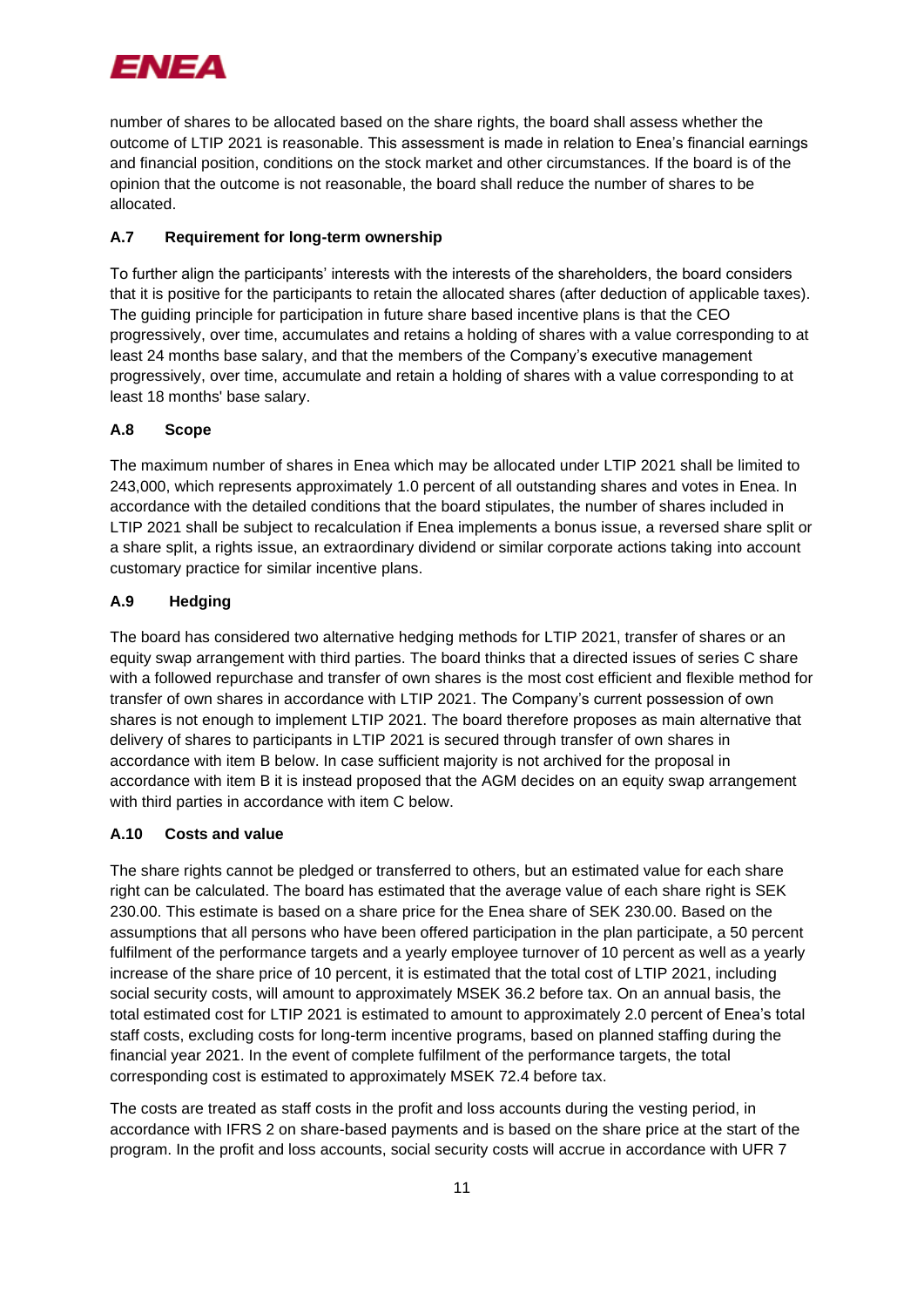

over the vesting period. The size of these costs will be calculated based on Enea's share price development during the vesting period and allocation of the share rights.

# **A.11 Effects on important key ratios**

Based on the assumptions stated above (including a 50 percent fulfilment of the performance targets), at full participation in LTIP 2021, Enea's annual staff costs are expected to increase by in average SEK 12.1 million (including social security costs). On a pro-forma basis for 2020, these costs represent a negative effect of approximately 6.4 percent on Enea's operating profit and a decrease of earnings per share of approximately SEK 0.56. The board considers that the positive effects on Enea's financial performance, which are expected to arise from the increased focus on higher earnings per share and the possibility to allocate shares under the plan, outweigh the costs related to LTIP 2021.

# **A.12 Dilution**

In Enea there are a total of 21,615,231 shares issued. If the hedging option with new issues and transfer of own shares, in accordance with what is stated below, is approved, a total of maximum 243,000 new share will be issued corresponding to a total dilution of 1.1 percent of the Company's share capital and votes.

# **A.13 The preparation of the proposal**

LTIP 2021 has been prepared in consultation with external advisors and processed with the remuneration committee and at board meetings during the spring 2021.

# **A.14 Other incentive plans in Enea**

Please refer to Enea's annual report 2020, note 21 or Enea's website www.enea.se, for a description of other share-based incentive plans that are still outstanding in Enea.

# **A.15 The proposal by the board**

Referring to the description above, the board proposes that the AGM resolves on LTIP 2021.

# **B. RESOLUTION ON HEDGING MEASURES BY WAY OF (I) AMENDMENT OF THE ARTICLES OF ASSOCIATION, (II) AUTHORIZATION ON DIRECTED ISSUES OF SERIES C SHARES, (III) AUTHORIZATION FOR REPURCHASE OF SERIES C SHARES, AND (IV) RESOLUTION ON TRANSFER OF OWN ORDINARY SHARES**

In order to enable the issuance of shares to participants in LTIP 2021, the board proposes that the AGM resolves on hedging measures in accordance with what is mentioned below in this item B, which resolutions shall be resolved upon as one resolution.

# **B.1 Amendment of the Articles of Association**

The board proposes that the AGM, in order to enable the issuance of series C shares, resolves to incorporate a new 6 § in the Company's Articles of Association in accordance with the below wording. Following the incorporation of the new section in the Articles of Association, the already existing shares shall be ordinary shares. In connection with the incorporation of the new 6 §, the board also proposes editorial changes of the current 1 § and 10 §.

# *1 § Company name (proposed wording "Corporate name")*

# *Current wording*

The company's name is Enea Aktiebolag. The company is a public limited company (publ).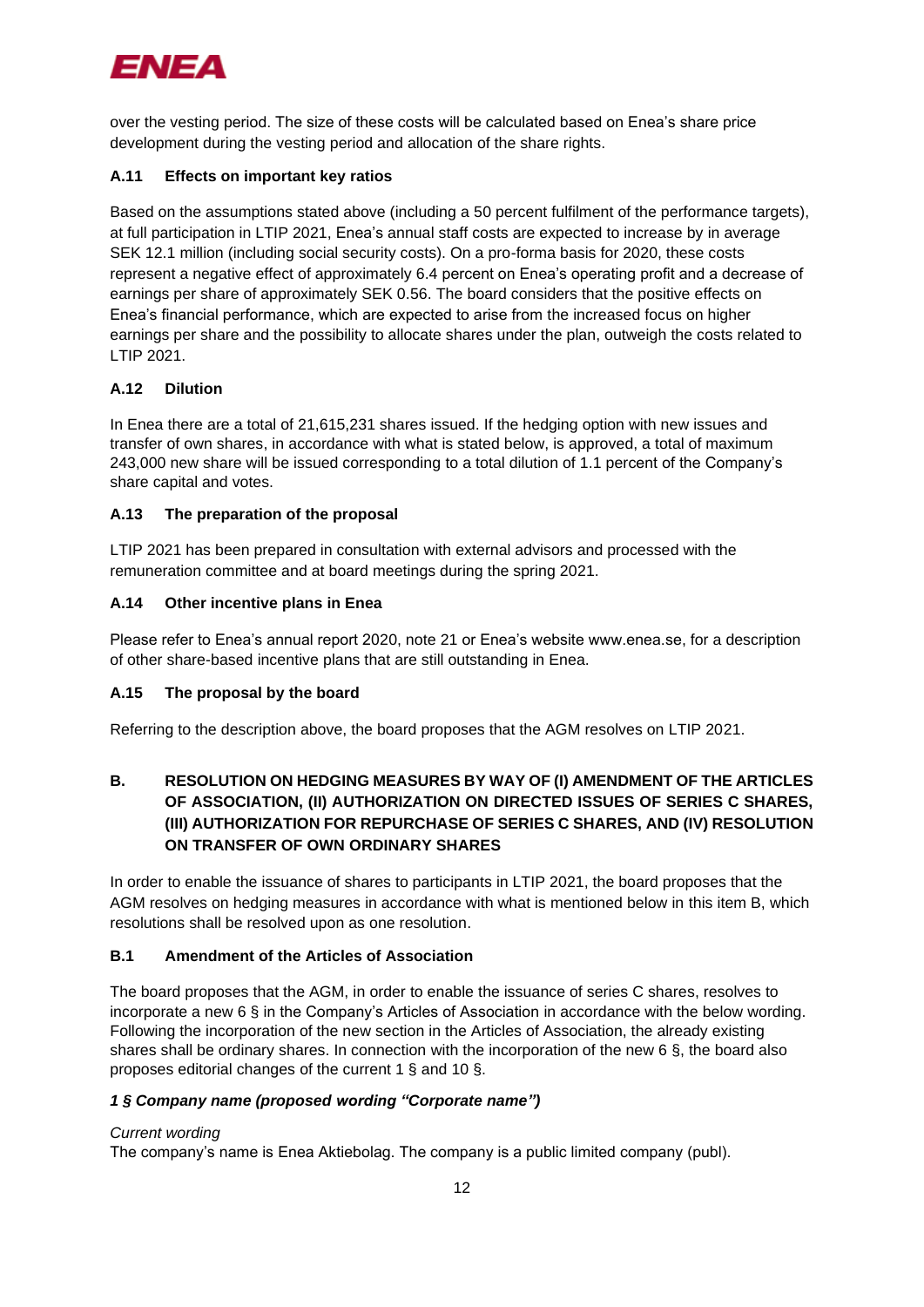

### *Proposed wording*

The company's corporate name is Enea Aktiebolag. The company is a public limited company (publ).

## *6 § Share classes (new section)*

Shares may be issued in two classes, ordinary shares and series C shares. The ordinary shares shall carry one vote per share and series C shares shall carry one-tenth of a vote per share. Shares of either share class may be issued up to an amount corresponding to the full share capital.

Series C shares do not entitle to dividends. Upon the dissolution of the Company, series C shares shall carry equivalent right to the Company's assets as other shares, however, not to an amount exceeding the quota value of the share.

If the Company resolves to issue new ordinary shares and series C shares, against payment other than contribution in kind, owners of ordinary shares and series C shares shall have pre-emption rights to subscribe for new shares of the same class pro rata to the number of shares previously held by them (primary pre-emption right). Shares which are not subscribed for pursuant to the primary preemption rights shall be offered to all shareholders for subscription (secondary pre-emption right). If the shares thus offered are not sufficient for the subscription pursuant to the secondary pre-emption rights, the shares shall be allocated between the subscribers pro rata to the number of shares previously held and, to the extent such allocation cannot be effected, by the drawing of lots.

If the Company resolves to issue new shares of either solely ordinary shares or series C shares, against payment other than contribution in kind, all shareholders shall, irrespective of whether their shares are ordinary shares or series C shares, have pre-emption rights to subscribe for new shares pro rata to the number of shares previously held by them.

What is set out above with regard to pre-emption rights shall apply mutatis mutandis in the event of issues of warrants and convertible bonds, and shall not limit the right to resolve upon an issue with deviation from the shareholders' pre-emption rights.

In the event of an increase in share capital by a bonus issue, new shares of each class shall be issued pro rata to the number of shares of the same class previously issued. In connection therewith, the owners of existing shares of a certain class shall entitle the holder to new shares of the same class. This shall not entail any restrictions on the possibility of issuing new shares of a new class by means of a bonus issue, following the required amendments of the Articles of Association.

Reduction of share capital, which in any case shall not fall below the minimum share capital, may, at the request of a holder of a series C share and after resolution by the Company's board or a shareholders' meeting, take place through redemption of series C shares. A request from a shareholder must be submitted in writing. When a resolution on reduction has been passed, an amount corresponding to the reduction amount shall be transferred to the Company's reserve fund, if the required funds are available. The redemption amount per series C share shall be the quota value of such share.

Following receipt of the redemption resolution, holders of shares subject to redemption shall promptly receive payment for the shares, or, if authorization for the redemption from the Swedish Companies Registration Office (*Sw*. Bolagsverket) or a court is required, following the receipt of notice that the final and effected resolution has been registered.

Series C shares held by the Company may, upon resolution of the board be reclassified into ordinary shares. Immediately thereafter, the board shall register the reclassification with the Swedish Companies Registration Office. The reclassification is effected when it has been registered and the reclassification has been reflected in the central securities depository register.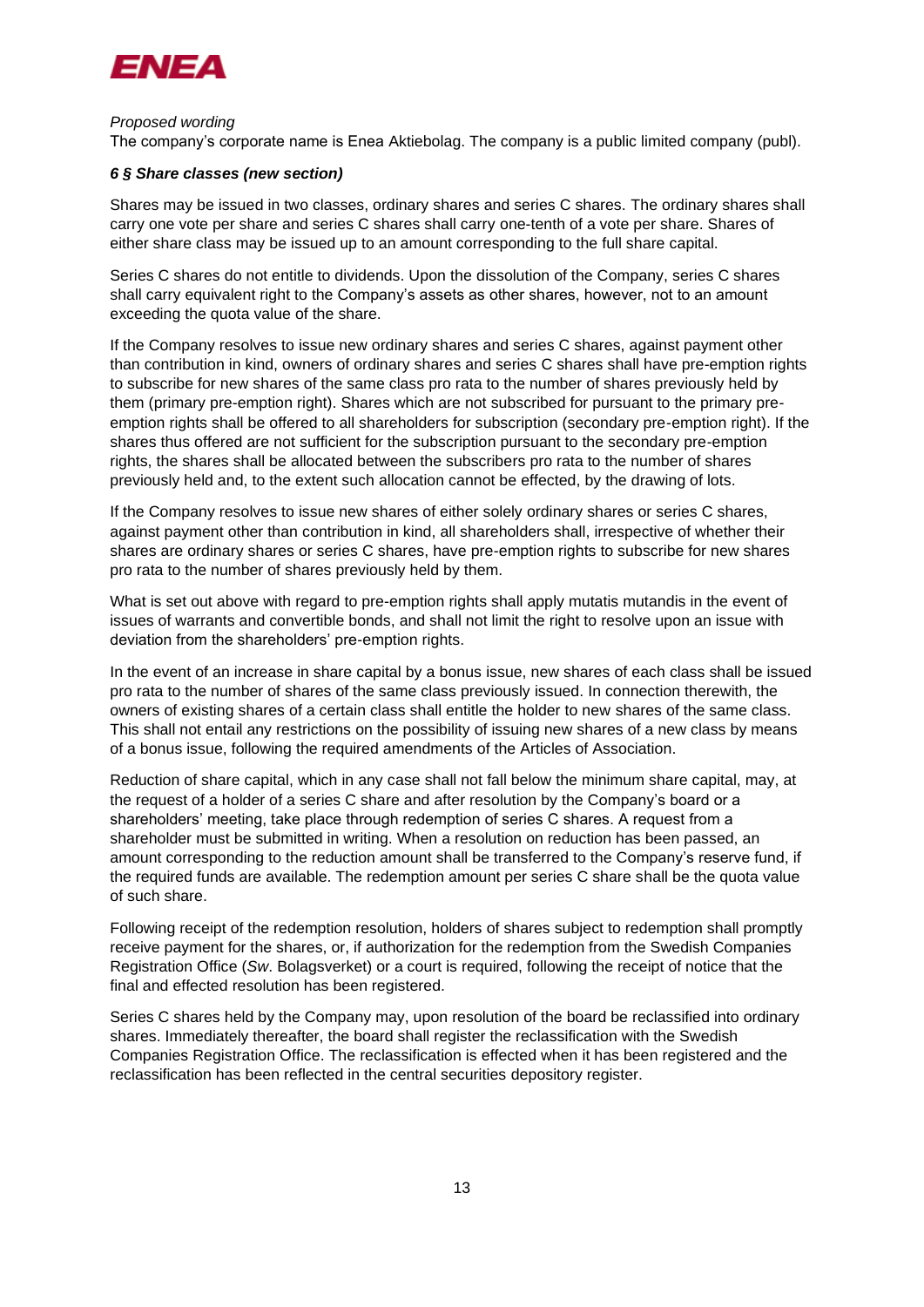

# *11 § (current 10 §) Central securities depository clause*

#### *Current wording*

The company's shares shall be recorded in a share register pursuant to the Swedish Financial Instruments Account Act (1998:1479).

#### *Proposed wording*

The company's shares shall be recorded in a share register pursuant to the Swedish Central Securities Depository and Financial Instruments Act (1998:1479).

As a result of the incorporation of the new section, the existing sections 6 – 10 of the Articles of Association will be renumbered.

## **B.2 Authorization on directed issues of series C shares**

The board proposes that the AGM resolves to authorize the board, for the period up until the next AGM, on one or several occasions, to issue a maximum of 243,000 series C shares. The new shares may, with deviation from the shareholders' preferential rights, only be subscribed for by a bank or a securities company at a subscription price which corresponds to the quota value of the shares. The purpose of the authorization and the reason for the deviation from the shareholders' preferential rights in connection with an issue of shares is to secure delivery of shares in LTIP 2021. It is noted that this shall be achieved through the Company repurchasing the series C shares issued pursuant to the authorization in item B.3 below whereafter the repurchased series C shares will be converted to ordinary shares and transferred in accordance with item B.4 below.

## **B.3 Authorization on repurchase of series C shares**

The board proposes that the AGM resolves to authorize the board, for the period up until the next AGM, on one or several occasions, to repurchase its own series C shares. Repurchase may only be effected through a public offer directed to all holders of series C shares and shall comprise all outstanding series C shares. Repurchase may also be made of so-called interim shares, by Euroclear Sweden AB designated as a Paid Subscribed Share (*Sw*. Betald Tecknad Aktie (BTA)), regarding series C shares. Repurchase shall be made at a purchase price per share which corresponds to the quota value of the share. The purpose of the proposed repurchase authorization is to secure delivery of shares in LTIP 2021. The board's statement pursuant to Chapter 19, Section 22 of the Swedish Companies Act (*Sw*. aktiebolagslagen) is presented in a separate document.

#### **B.4 Resolution on transfer of own ordinary shares**

In order to fulfil the Company's obligations towards participants in LTIP 2021, the board proposes that the AGM resolves that the Company shall be entitled to transfer the Company's own ordinary shares as follows:

- The Company shall have the right to transfer the number of ordinary shares that the Company has a maximum obligation to allocate to participants in LTIP 2021, at most 243,000 shares.
- The number of shares that may be transferred pursuant to LTIP 2021 can be subject to recalculation in consequence of a bonus issue, split or reverse split, rights issue, or other similar actions which affects the number of shares in the Company.
- The right to acquire ordinary shares shall, with deviation from the shareholders' preferential rights, vest in participants in LTIP 2021 who are entitled to be allotted shares in accordance with the terms and conditions of the program.
- Transfer of shares to participants in LTIP 2021 shall be made free of charge and be executed at the relevant time specified in the terms and conditions for LTIP 2021.

The reason for the deviation from the shareholders' preferential rights in connection with the transfers of own ordinary shares is to enable the Company's delivery of shares to participants in LTIP 2021.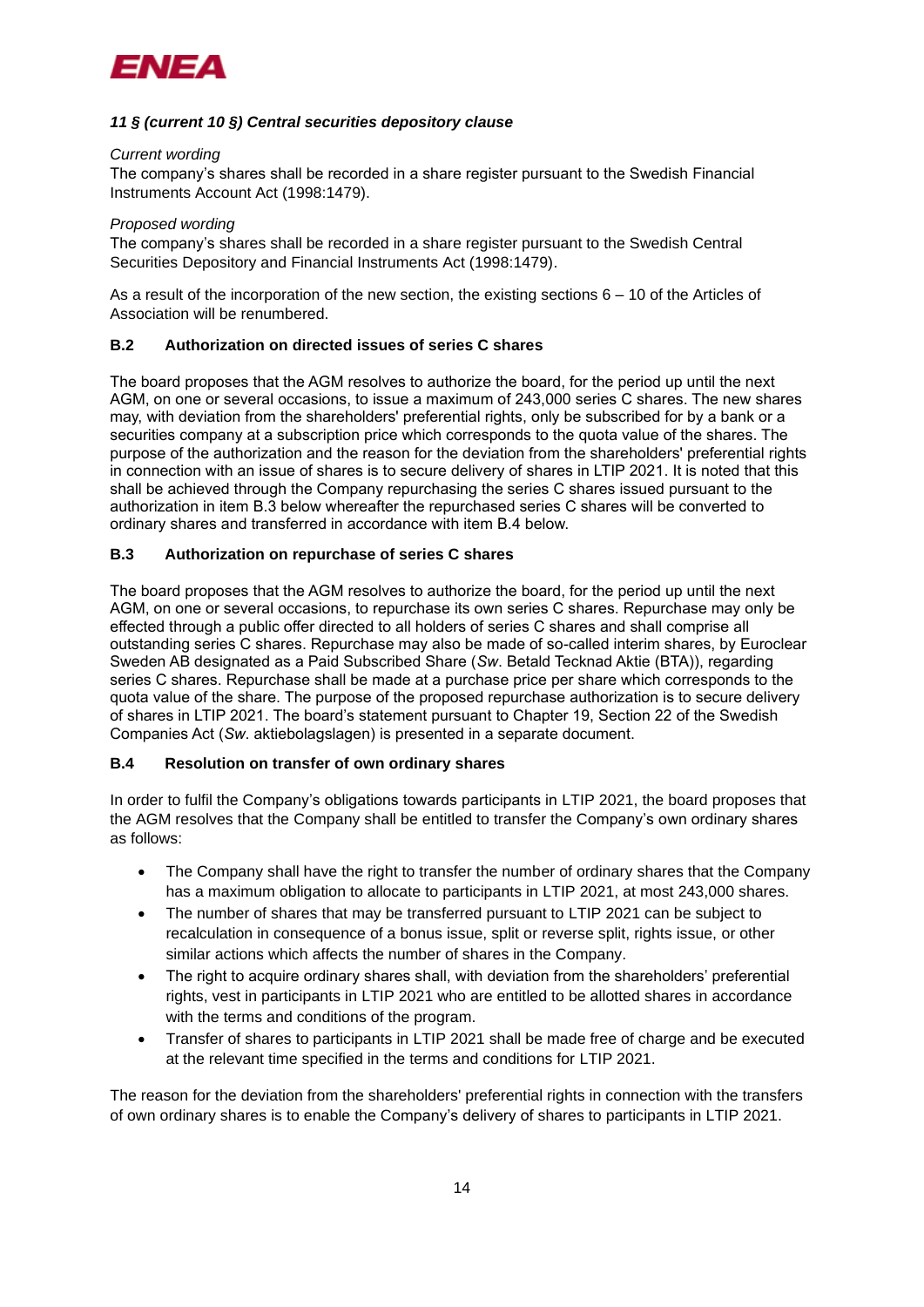

## **C. RESOLUTION ON EQUITY SWAP ARRANGEMENT WITH THIRD PARTIES**

In the event sufficient majority can't be obtained for the resolution on hedging measures according to item B above, the board proposes the alternative that the financial exposure of LTIP 2021 shall be secured through the Company entering into an equity swap arrangement with third parties, where the third party, in its own name, shall obtain and transfer shares in the Company to the participants in LTIP 2021.

## **AUTHORIZATION**

The board proposes that the CEO, or the person appointed by the CEO, shall be authorized to make necessary and small adjustments to enable registration of the resolution at the Swedish Companies Registration Office.

## **MAJORITY REQUIREMENT**

The AGM's resolution on implementation of LTIP 2021 according to item A above requires a majority of more than half of the votes cast at the AGM. The AGM's resolution on hedging measures by way of amendment of the Articles of Association, authorization on directed issues of series C shares, authorization for repurchase of series C shares, and resolution on transfer of own ordinary shares in accordance with item B above requires support from shareholders representing at least nine-tenths of the votes cast as well as of all shares represented at the AGM. The AGM's resolution on an equity swap arrangement with third parties according to item C above requires a majority of more than half of the votes cast at the AGM. The AGM's resolution on implementation of LTIP 2021 shall be conditional on the AGM also resolving in accordance with item B or C.

#### **Shareholder's right to request information**

The board and the CEO shall, if any shareholder so requests and the board believes that it can be done without material harm to the Company, provide information regarding circumstances that may affect the assessment of the Company's or its subsidiaries' financial situation and the Company's relation to another Company within the Group. Requests for such information shall be made in writing by e-mail to [agm@enea.com](mailto:agm@ena.com) or by mail to Enea AB (publ), P.O. Box 1033, SE-164 21 Kista, Sweden, no later than Monday 26 April 2021. The information is provided by keeping it available at the Company's office and website, no later than Saturday 1 May 2021. The information will also be sent within the same time to the shareholders who have requested it and provided their postal or e-mail address.

#### **Documentation**

The annual report and the auditor's report, as well as the board's remuneration report and the statement by the auditor on the compliance of the applicable guideline for remuneration of senior executives, a compilation of the proposed board members' other engagements, the board's complete proposals for resolutions and other documents for the annual general meeting, are presented by keeping them available at the Company's office, Jan Stenbecks Torg 17, SE-164 21 Kista, Sweden and at the Company's website, [www.enea.se,](http://www.enea.se/) as from no later than three weeks before the AGM, and will also be sent to shareholders who request it and provide their address. The share register of the AGM will also be available at the Company's office.